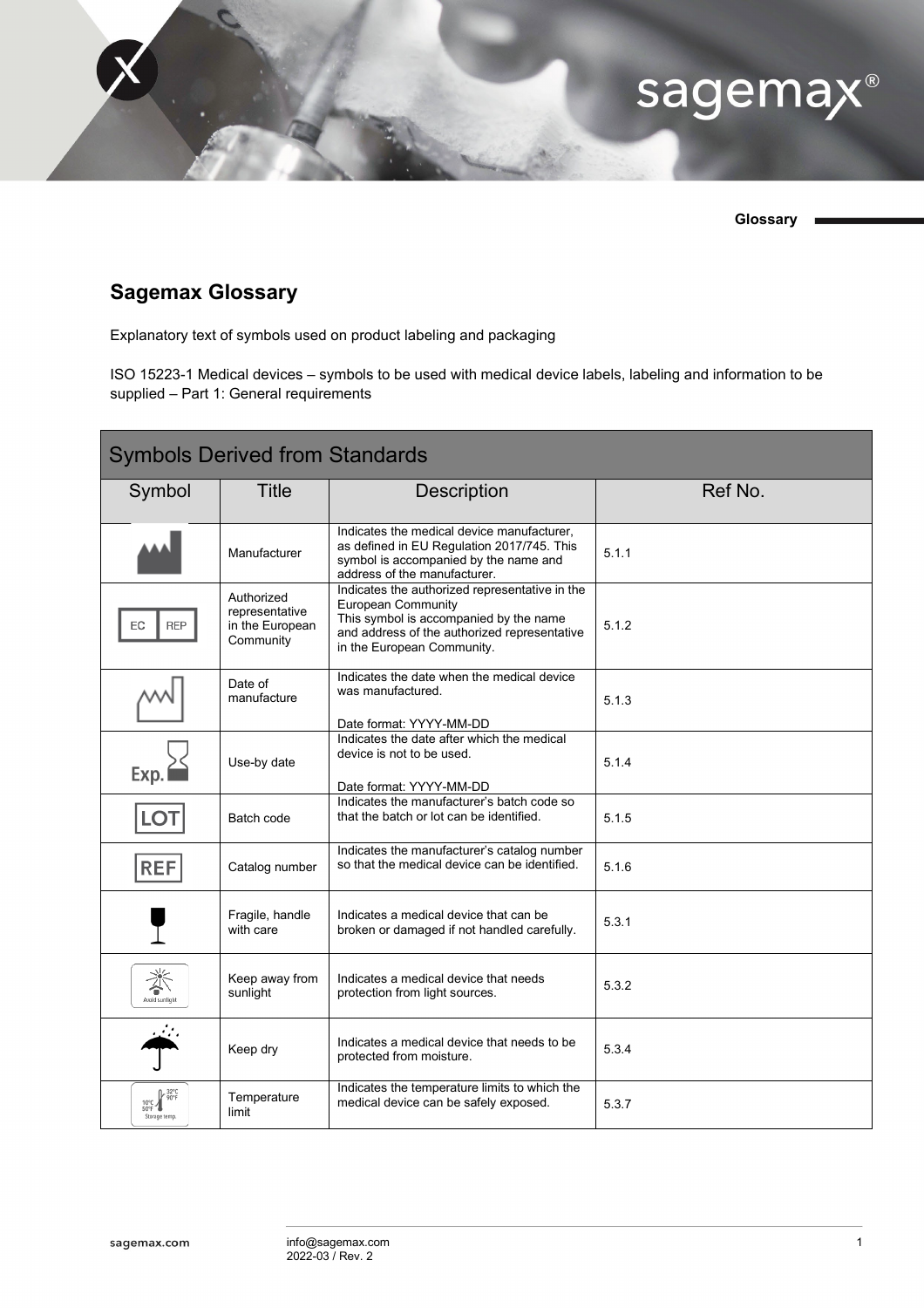

## **Glossary**

| elFU Indicator                            | Consult<br>instructions for<br>use                       | Indicates the need for the user to consult the<br>instructions for use. Consult "instruction for<br>use for" an electronic instruction for use (e-<br>IFU).<br>Note: The e-IFU indicator can be a<br>manufacture's website URL.            | 5.4.3                                                                                                                                                                                                                |  |  |
|-------------------------------------------|----------------------------------------------------------|--------------------------------------------------------------------------------------------------------------------------------------------------------------------------------------------------------------------------------------------|----------------------------------------------------------------------------------------------------------------------------------------------------------------------------------------------------------------------|--|--|
|                                           | Caution                                                  | Indicates the need for the user to consult the<br>instructions for use for important cautionary<br>information such as warnings and<br>precautions that cannot, for a variety of<br>reasons, be presented on the medical device<br>itself. | 5.4.4                                                                                                                                                                                                                |  |  |
| <b>MD</b><br><b>Medical Device</b>        | <b>Medical Device</b>                                    | An indication that the device is a medical<br>device.                                                                                                                                                                                      | 5.7.7                                                                                                                                                                                                                |  |  |
| ÎÎ                                        | This way up                                              | To indicate correct upright position of the<br>transport package                                                                                                                                                                           | <b>ISO 7000</b><br>Reference no. 0623                                                                                                                                                                                |  |  |
| <b>Symbols not derived from Standards</b> |                                                          |                                                                                                                                                                                                                                            |                                                                                                                                                                                                                      |  |  |
| $C\in \mathbb{S}^n$                       | Conformité<br>Européenne<br>or<br>European<br>Conformity | European conformity (CE) mark with<br>Notified Body identification number for Class<br>Ila, Ilb, III medical devices. Notified Body No.<br>0123:<br>TÜV SÜD Product Service GmbH, Germany                                                  | European Medical Device<br>Regulation (EU) 2017/745                                                                                                                                                                  |  |  |
| <b>Rx ONLY</b>                            | Prescription only                                        | CAUTION: U.S. Federal law restricts this<br>device to sale by or on the order of a<br>licensed dentist or physician.                                                                                                                       | Indicates that the product is a medical device<br>as defined in 21 CFR 801.15 (c)(1)(i) (F) and<br>Federal Law (USA) restricts this device to sale<br>by or on the order of a licensed physician (21<br>CFR 801.109) |  |  |
| <b>GHS labeling</b>                       |                                                          |                                                                                                                                                                                                                                            |                                                                                                                                                                                                                      |  |  |
|                                           | Corrosion                                                | Corrosive to metals, category 1<br>Skin corrosion, categories 1A, 1B, 1C<br>Serious eye damage, category 1                                                                                                                                 | GHS05<br>Danger or Warning                                                                                                                                                                                           |  |  |
|                                           | Environment                                              | Acute hazards to the aquatic environment,<br>category 1<br>Chronic hazards to the aquatic environment,<br>categories 1, 2                                                                                                                  | GHS09<br>Warning (for cat. 1)<br>(for cat. 2 no signal word)                                                                                                                                                         |  |  |